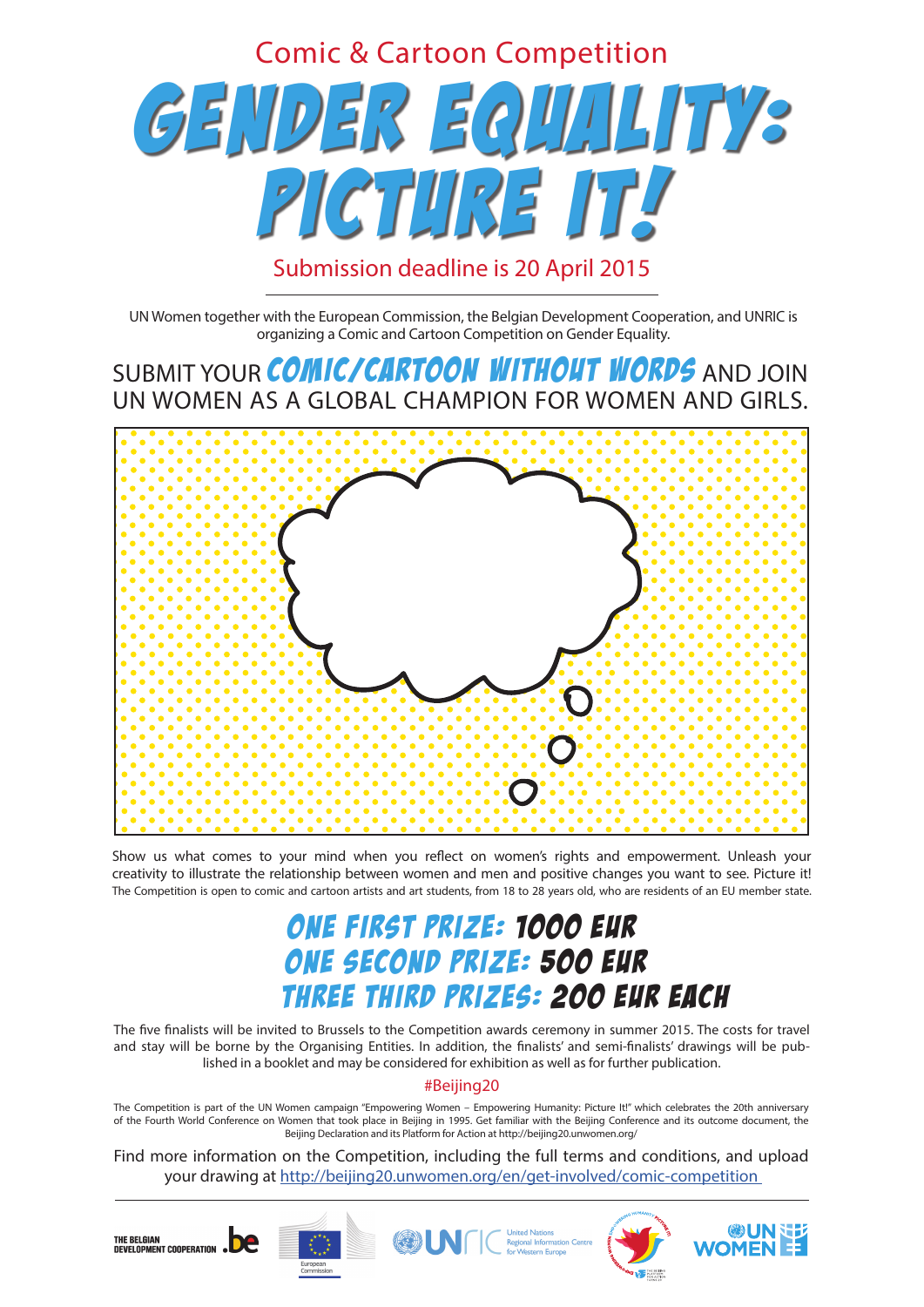## **Brief to Participants**

UN Women together with the European Commission, Belgium, and UNRIC is organizing a Comic and Cartoon Competition on Gender Equality. The Competition is part of the UN Women campaign "Empowering Women – Empowering Humanity: Picture It!" that celebrates the 20th anniversary of the Fourth World Conference on Women that took place in Beijing in 1995.

We invite you to picture it. Show us what comes to your mind when you reflect on women's rights and empowerment and on the relationship between women and men. Get familiar with the Beijing Conference and its outcome document, the Beijing Declaration and its Platform for Action that was adopted in Beijing in 1995. Seek inspiration for your drawings in the 12 Critical Areas of Concern of the Beijing Platform:

- Women and the Environment
- Women in Power and Decision-Making
- The Girl Child
- Women and the Economy
- Women and Poverty
- Violence against Women
- Human Rights of Women
- Education and Training of Women
- Institutional Mechanisms for the Advancement of Women
- Women and Health
- Women and the Media
- Women and Armed Conflict

For more information on the 20th anniversary of the Beijing Conference, consult http://beijing20.unwomen.org/.

The following rules apply to the drawing:

- Your comic or cartoon must be without words.
- Your submission can be composed of one cartoon or a series, maximum six boxes and fitting on a DIN A4 page (210mm x 297mm).
- 

- The resolution of your drawing must be 150dpi or higher.

The Competition is open to comic and cartoon artists and art students, from 18 to 28 years old, who are residents of an EU member state.

Finalists will be selected by a jury composed of professional comic artists, gender equality experts and communication experts.

Prizes:

One First Prize: 1000 EUR

One Second Prize: 500 EUR

Three Third Prizes: 200 EUR each

The five finalists will be invited to Brussels to the Competition awards ceremony in summer 2015. The costs for travel and stay will be borne by the Organising Entities. In addition, the finalists' and semi-finalists' drawings will be published in a booklet and may be considered for exhibition as well as for further publication.

Submission deadline is 20 April 2015.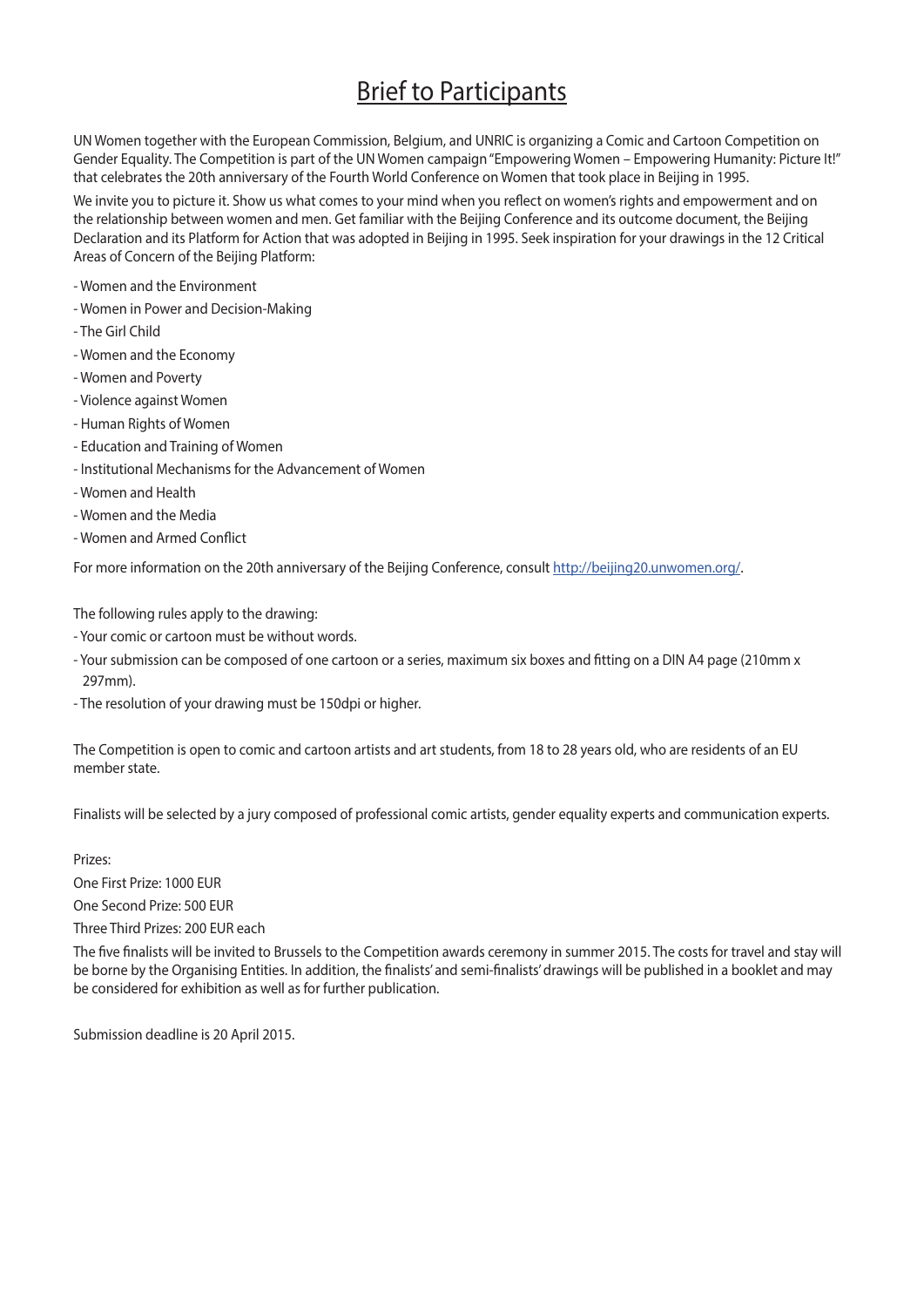## Terms and conditions

By entering this Competition, you agree to the below Terms and Conditions:

#### ARTICLE 1: Objective of the Competition

1.1 The Competition is organized by UN Women and its partners for the Competition, the European Commission, the Belgian Development Cooperation, and UNRIC (collectively "the Organising Entities"). The Competition is part of the UN Women campaign "Empowering Women – Empowering Humanity: Picture It!" that celebrates the 20th anniversary of the Fourth World Conference on Women that took place in Beijing, China in 1995. The Competition shall promote knowledge of the 20th anniversary of the Beijing Conference. More precisely, the Competition invites young people to familiarize with the contents of the Beijing Declaration and its Platform for Action. The Platform for Action includes the following twelve Critical Areas of Concern, around which the Competition centres:

(1) Women and the Environment, (2) Women in Power and Decision-Making, (3) The Girl Child, (4) Women and the Economy, (5) Women and Poverty, (6) Violence against Women, (7) Human Rights of Women, (8) Education and Training of Women, (9) Institutional Mechanisms for the Advancement of Women, (10) Women and Health, (11) Women and the Media, (12) Women and Armed Conflict.

1.2 All entries to the Competition must be inspired by the 20th anniversary of the Beijing Conference and/or the twelve topics, as referred to above. Entries deviating from the above shall be automatically disqualified. The Area of Concern addressed in the drawing must be specified in the entry form.

#### ARTICLE 2: Terms of participation

2.1 To enter the Competition, you must upload your drawing to the designated website at http://beijing20.unwomen.org/en/ get-involved/comic-competition. Only those entries uploaded to the designated website will be accepted. Entry is free.

2.2 You may enter up to three drawings. You must enter all of your drawings at the same time. You can only enter your drawing(s) once.

2.3 You must enter your drawing(s) by midnight (CET) 20 April 2015. Late entries will not be accepted. Due to the expected high volume of last-minute entries, we advise you to enter your drawing(s) well in advance of the entry deadline.

2.4 Together with the drawing(s), you must submit a completed entry form providing your name, date of birth, address, nationality, and country of residence.

2.5 Five finalists as well as 12 to 15 semi-finalists will be selected by a judging panel of at least five members. The decisions of the jury are final and binding.

2.6 All finalists and semi-finalists will be notified by e-mail after the judging is complete. If you receive a notification e-mail from UN Women, you must respond to the notification e-mail to accept your prize. If UN Women does not receive a response from you within seven days of the notification, UN Women reserves the right to reallocate the prize to another participant.

2.7 Names of the finalists will be publicly announced at an awards ceremony in summer 2015 in Brussels. The prizes are as set out below:

- One first prize of EUR 1000,

- One second prize of EUR 500,

- Three third prizes of EUR 200 each.

The five finalists will be invited to Brussels to the awards ceremony in summer 2015. The costs for travel within the EU as well as accommodation costs will be borne by the Organising Entities. Travel costs from countries other than EU member states cannot be funded.

The prizes and the invitation to the awards ceremony are non-transferrable and cannot be exchanged for cash.

The finalists' and semi-finalists' drawings will be published in a booklet and may be considered for exhibition as well as for further publication.

2.8 The Organising Entities reserve the right to cancel, modify, suspend or delay the Competition in the event of unforeseen circumstances beyond their reasonable control. UN Women reserves the right to change, amend, delete or add to these Terms and Conditions at any time.

2.9 The Organising Entities and their officials and agents shall not be responsible or liable for any claims, demands, losses and liability of any kind or nature arising out of or in connection with your participation in this Competition or your acceptance or use of the prizes awarded.